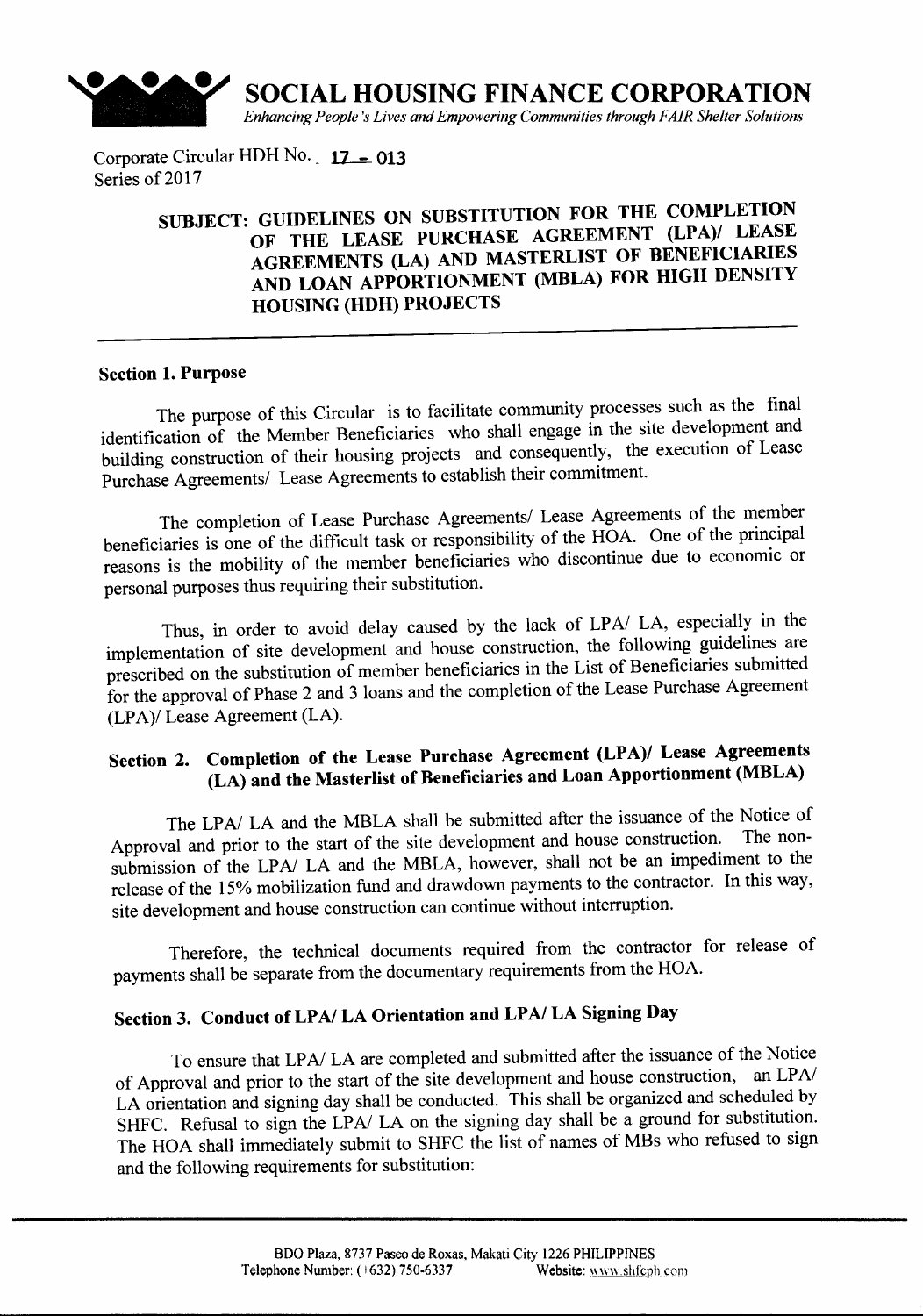- a. One government issued ID
- b. Filled up substitution form by the substitute
- c. MBLA
- d. Notarized HOA Board Resolution recommending the substitution
- e. *HOA/* SHFC certification of the absence without justifiable reason or refusal to sign

MB's who are not present at the time of LP*AI* LA signing day may be represented by his or her authorized representative who shall present a Special Power of Attorney. The MB shall also issue a sworn affidavit stating a justifiable reason for not personally accomplishing the *LPAI* LA.

SHFC shall immediately establish the step-by-step instructions on how to fill up the LP*AI* LA and the MBLA.

## Section 4. Review of the LP*AI* LA and the MBLA

, To ensure that the MB's availing of HDH financing are the same MB's at the start and at the completion of the housing project, SHFC shall review and validate prior to the start of the site development and prior to the occupancy of the housing unit. In this way, SHFC is able to monitor the MBs who have remained interested in their HDH project.

### Section 5. Substitution

The following are the grounds for substitution of MB's in the List of Beneficiaries in HDH projects:

- A. Execution of a notarized Voluntary Waiver of Rights or
- B. Disinterested MBs (those who have transferred their residence to another location or migrated to the province) or MB's who are absent and missing and cannot be located or
- C. Refusal to sign the LP*AI* LA on the signing day or
- D. Death of an MB or
- E. Violation of the MB of the policies rules, regulations and guidelines of the HOA (provided the same is not illegal or contrary to the guidelines of SHFC) andlor SHFC or existing laws or ordinances of the locality or
- F. Final and executory decision from the courts or quasi-judicial body to substitute the MB

## Section 6. Requirements for Substitution

The documentary requirements stated in Section III of Circular  $16 - 046$  shall be adopted and submitted by the HOA to SHFC for a valid substitution of member beneficiaries in the List of Beneficiaries except for (B) and (C) mentioned in Section 5 above.

On the ground of disinterested MBs (those who have transferred their residence to another location or migrated to the province), or MB's who are absent and missing and cannot be located, SHFC shall publish in a newspaper of general circulation the demand to show cause why the MB based on his disinterest or indifference towards the HDH project, should not be substituted. If there is no response after the prescribed time stated in the